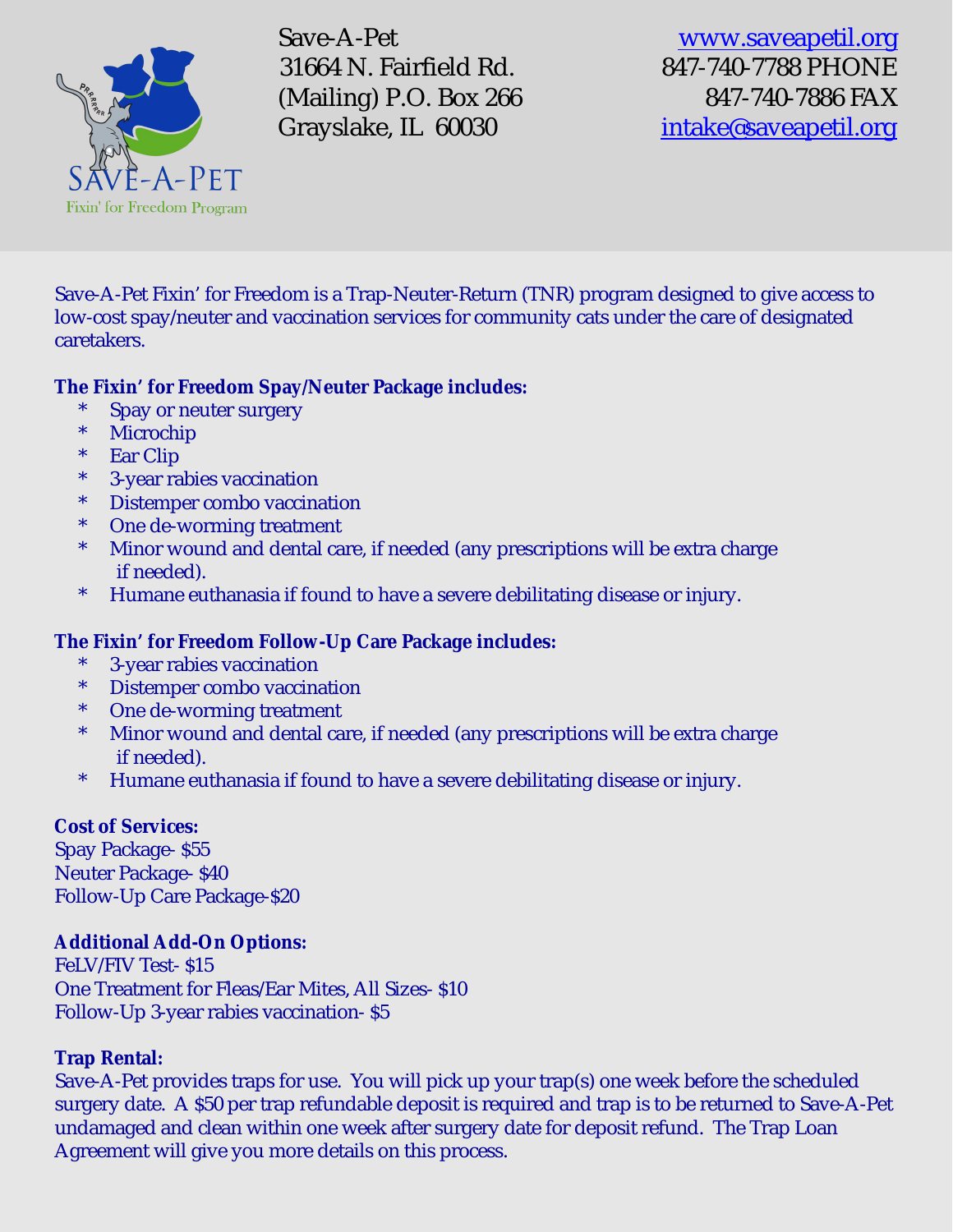## **Caretaker Registration Form**

**Please complete forms below and submit via one of the following routes:** 

E-Mail t[o intake@saveapetil.org](mailto:intake@saveapetil.org)

Mail to Save-A-Pet, P.O. Box 266, Grayslake, IL 60030

Fax to 847-740-7886

#### **Contact Information:**

| Date-                     | Name-                   |
|---------------------------|-------------------------|
| <b>Street</b><br>Address- |                         |
| City-                     | State-                  |
| Zip Code-                 | County-                 |
| <b>Referred By-</b>       |                         |
| Primary<br>Phone-         | <b>Secondary Phone-</b> |
| E-mail-                   |                         |

\*Your E-Mail is required for important alerts, colony notices, and updates. If you don't provide us with an E-Mail, you will NOT be notified via regular mail or phone.

#### **Cat Colony Information:**

Note: For the information you enter here, please fill out the location where you feed your cat colony. If the location is not on your property, you must have owner fill out Acknowledgement of Property Owner's Permission Form (attached).

| Feeding<br>Location-                                         | Work<br>Home<br>Other (Please List)               |           |                    |
|--------------------------------------------------------------|---------------------------------------------------|-----------|--------------------|
| <b>Location of</b><br>where cats<br>are living/<br>sleeping- | <b>Under Deck/Shed</b><br>Other (Please Describe) | In Garage | <b>Window Well</b> |

Address of Feeding Location (If different from your contact address listed above)-

| Street<br>Address- |         |        |  |
|--------------------|---------|--------|--|
|                    |         |        |  |
| City-              |         | State- |  |
| Zip Code-          | County- |        |  |